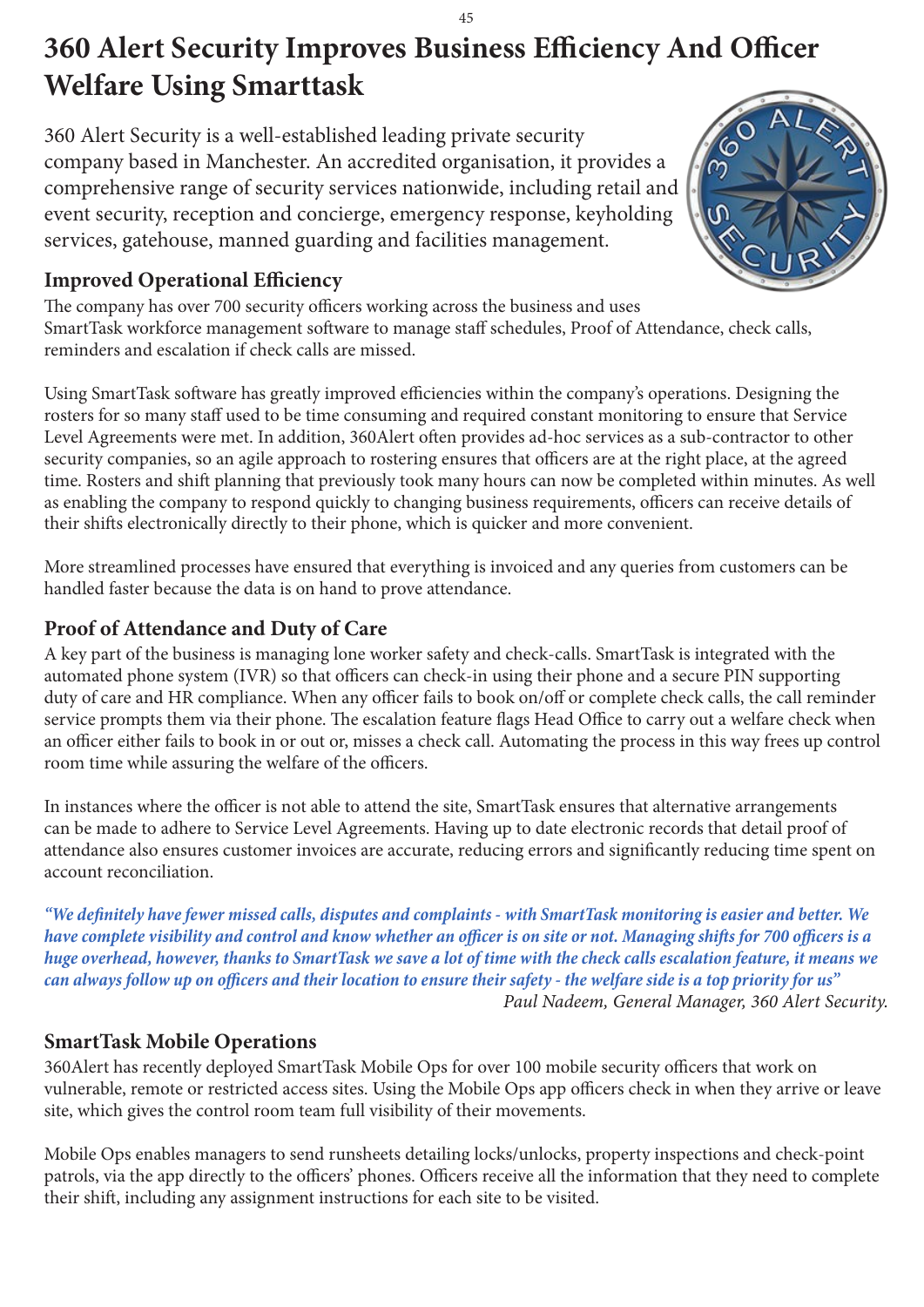### **Business Visibility – Keeping Control at all Times**

SmartTask reports are providing detailed and accurate information on which to make business decisions. As well as giving an immediate picture of who has checked in and where, they provide critical operational performance data with weekly stat reports, overviews of the company's top clients, hours delivered on site, which staff have been working more and who may wish to have more shifts.

*"The great thing about SmartTask is the usability. It's a very easy platform to use for scheduling and rostering and is a good tool to manage staff anywhere. The geo-mapping in Mobile Ops is great – we can see exactly who is where, at any time. The format and type of reports that I can produce also provides excellent snapshots of the business to use for planning. Plus, the SmartTask team are always on hand to help with any queries - it's definitely the people behind the software that makes a great product."*

*Paul Nadeem, General Manager, 360 Alert Security.*

#### **Engaged Employees = Profitable Business**

Your workforce and your reputation are the business's largest and most important assets. Managing your workforce, like 360 Alert Security, with empathy helps to ensure happy, engaged employees. SmartTask CEO Paul Ridden explains.

The importance of an engaged workforce can't be stressed enough because motivated employees are what makes a business successful. Research indicates that highly engaged staff show a 40% reduction in absenteeism, and almost 60% less turnover. They tend to work harder, treat customers well, and, are more likely to remain with the company.

#### **What makes an Engaged Employee?**

Employee engagement is determined by factors such as feeling clear about your role at work, and having the right tools to enable you to do your job to the best of your ability. Being recognised for hard work and diligence is also a key factor.

#### **How Workforce Management helps**

In the era of the smartphone, people are used to the idea of constant connectivity. This can be harnessed to enable security businesses to run more smoothly and efficiently, benefitting everyone. Being able to prove that a contracted service has been delivered is good for customer service (and invoicing), and provides recognition for hardworking staff.

#### **Employees benefit too**

#### **1. Work/life Balance and Flexibility**

While contracted services must be delivered, replacing paper-based systems with an electronic workforce management solution, can provide additional flexibility to workers. Shifts and rosters, designed in a fraction of the time with a purpose-built solution, can be published further in advance, giving people enough notice of work patterns to plan their lives around their shifts.

#### **2. Duty of Care**

Using an app to deliver work schedules and assignment instructions provides employees with the tools and information needed to do their job. Task sent directly to their mobile device is convenient and helps to prove compliance with any regulatory requirements, including Duty of Care.

#### **3. Payroll Visibility for Staff**

With an online time & attendance solution where people clock in and out electronically, they are able to check their hours accrued and see what their salary will be.